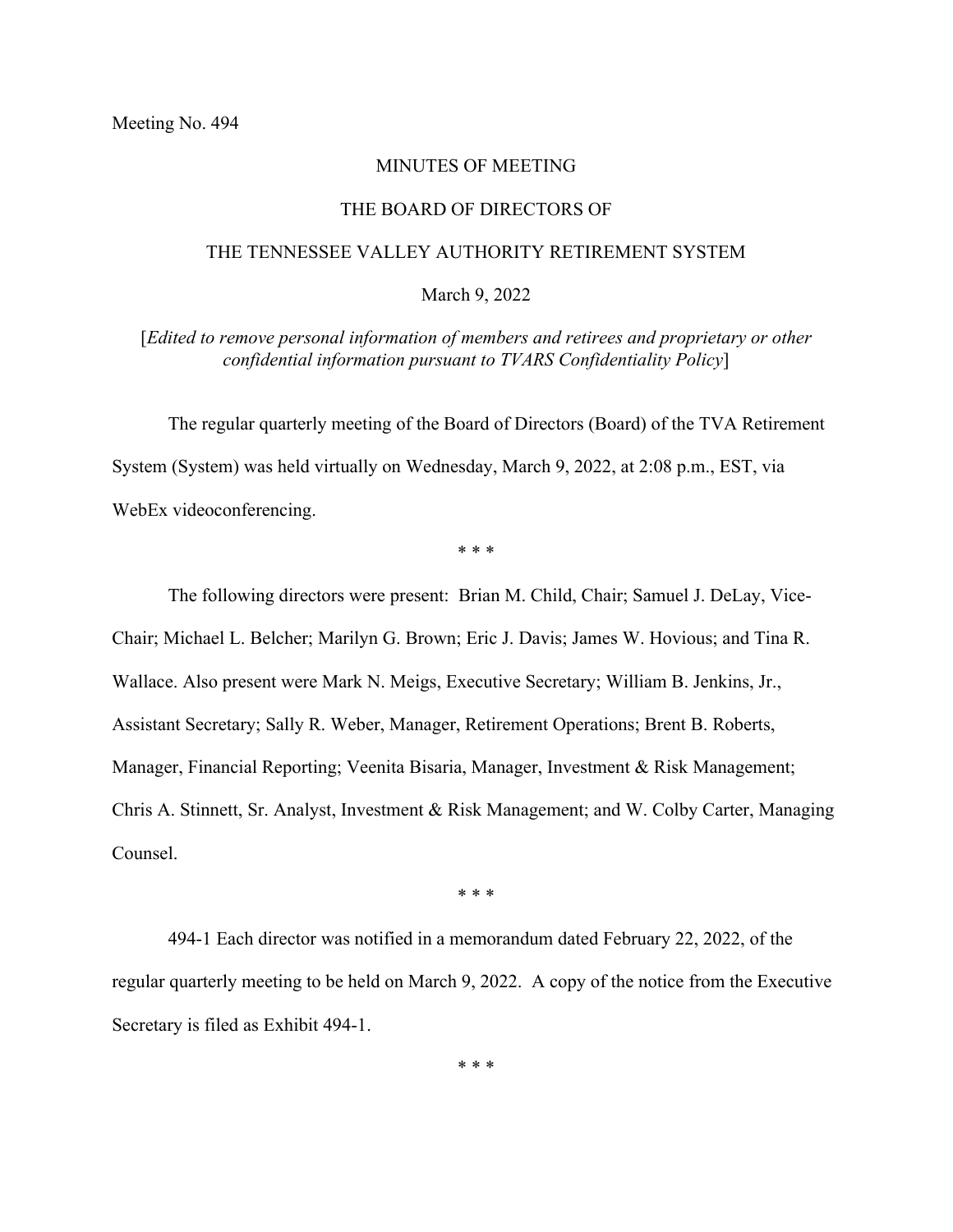494-2 (A-6876). For the Chair's report, the Chair shared that the Board and TVARS staff

will explore the option of resuming in-person meetings later this year and continued to thank the

Board and staff for continuing to work remotely to support the System.

\* \* \*

494-3 (A-6877). The Executive Secretary's report included the following:

- The Executive Secretary provided an update on the implementation of the cost-ofliving adjustment (COLAs) for pension benefits for eligible retirees and beneficiaries and its impact effective with the January 2022 payroll.
- The Executive Secretary reported that the TVARS staff processed and added a record number of retirees and beneficiaries to the payroll in February.
- The Executive Secretary recognized three TVARS staff members who were recently honored with TVA service awards – Lisa Price and Sally Weber with 35 years of service and Veenita Bisaria with 25 years of service.
- The Executive Secretary reminded the Board about the next quarterly board meetings, with the Investment Committee scheduled for Friday, June 10, and the remaining committee meetings and the Board meeting scheduled for Monday, June 13.
- In the report, the Executive Secretary informed the Board that the TVARS staff is reviewing global sanctions against Russia, working with the TVARS investment managers and trustee, BNY Mellon, to determine their impact on TVARS investments, and will comply with all applicable sanctions and government orders.

A copy of the Executive Secretary's report is filed as Exhibit 494-3.

\* \* \*

494-4 (A-6878). The Legal Update included the following:

- The Managing Counsel provided information to the Board on the annual financial disclosure required to be filed by all Board members through the TVA Ethics Office pursuant to the TVARS Ethics and Code of Conduct Policy and thanked the Board for the time they spend filling out and submitting the form each year.
- The Managing Counsel informed the Board of the annual fiduciary and governance training session coming up on March 25 via WebEx that will be provided by Lori Wright and David Hesdorffer of Mercer Investments LLC, the System's defined contribution plan consultant.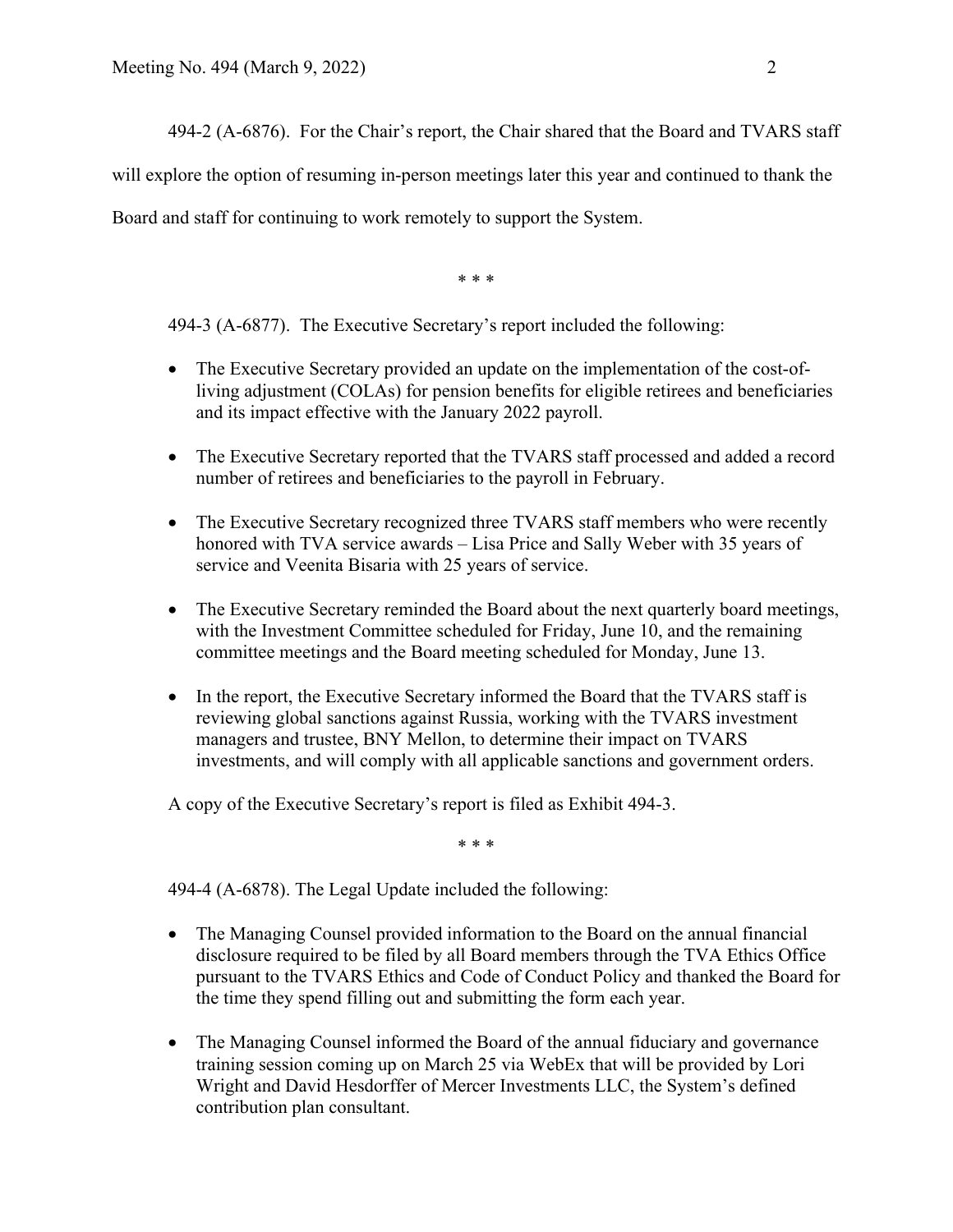A copy of the Legal Update is filed as Exhibit 494-4.

\* \* \*

494-5 (A-6879). The Board noted its previous notational approval on January 31, 2022, of the Minutes for Meeting No. 493 held December 7, 2021. Following notational approval, the approved minutes were posted on the TVARS website.

\* \* \*

494-6. As a part of the Consent Agenda, the Board accepted the reports as of December 31, 2021, listed below in A-6880, A-6881, A-6882, and A-6883.

- A-6880 Treasurer's Report (filed as Exhibit 494-6(a))
- A-6881 Investment Performance Report prepared by Wilshire Associates Incorporated (Wilshire) (filed as Exhibit 494-6(b))
- A-6882 Report of retirements approved (filed as Exhibit  $494-6(c)$ )
- A-6883 Quarterly review for the TVA Savings and Deferral Retirement Plan (401(k) Plan) prepared by Fidelity Investments Institutional Services Company (Fidelity) (filed as Exhibit 494-6(d))

\* \* \*

494-7 (A-6884). The Retirement Committee report consisted of items reported below at

A-6885, A-6886, A-6887, A-6888, and A-6889, and of the following item:

- Prior to the meeting, Director Belcher presented to the Board for discussion the following proposed amendments to the TVARS Rules and Regulations that would reinstitute certain benefits changes made in October 2016:
	- Proposed Rule Change #1: eliminate the 0.25% reduction in the calculation formula for the cost-of-living adjustment (COLA)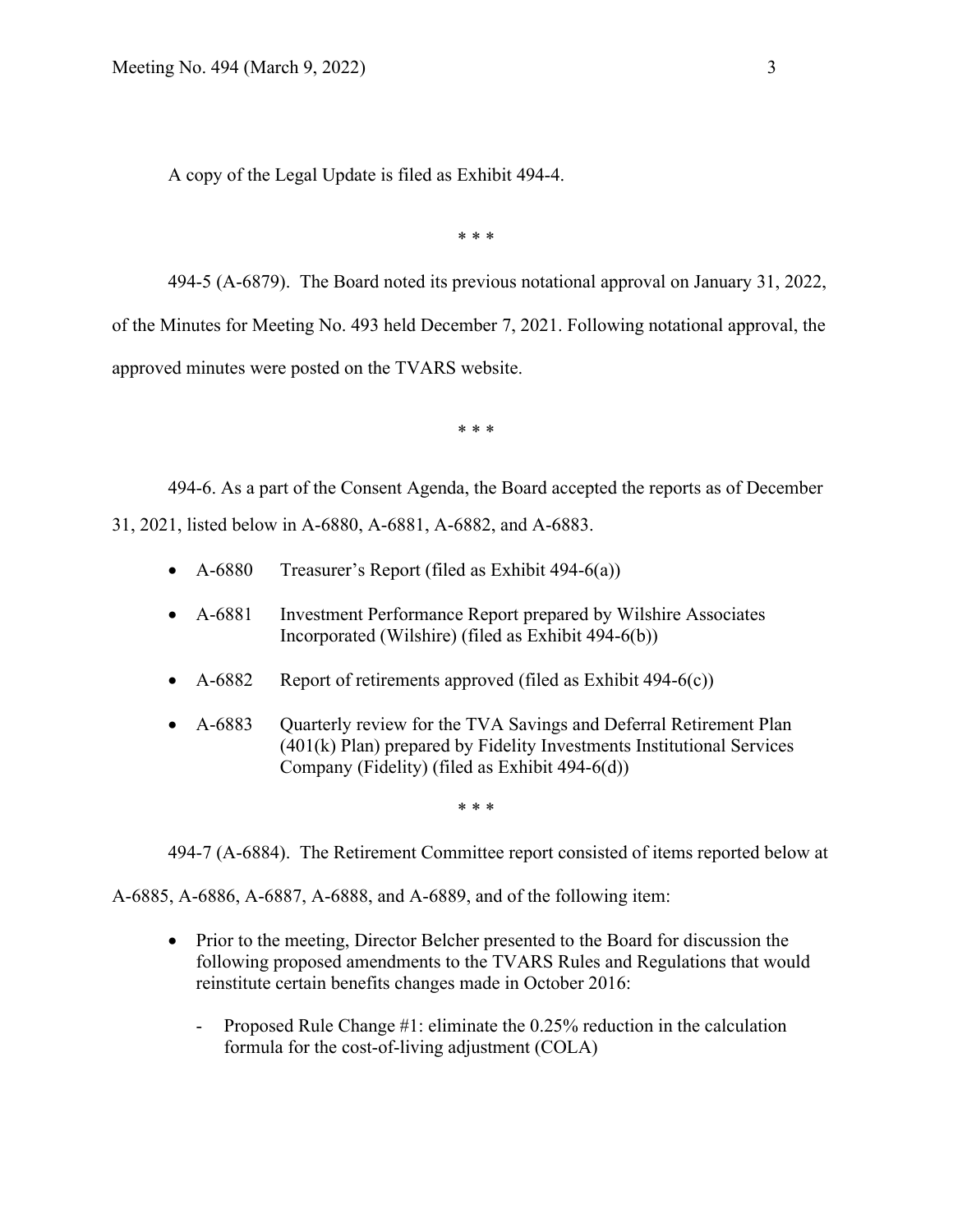- Proposed Rule Change #2: add language to allow the Board to recommend a COLA higher than the 6% maximum with TVA approval for years where the CPI-U formula calculation exceeds 6%
- Proposed Rule Change #3: for members who were under age 50 on October 1, 2016, eligibility for COLAs as a retiree will begin at age 60
- Proposed Rule Change #4: all cash balance accounts will receive the same interest crediting rate – the percent increase of the 12-month average of the CPI-U for the period ending the previous October 31 over the preceding 12-month period, plus 3%; provided, however, that the annual interest rate shall not be less than 6% nor exceed 10% except that the Board may, with the approve of TVA, apply an annual interest rate greater than 10% for any year
- Proposed Rule Change #5: all TVARS members are eligible to contribute to the Fixed and Variable Funds; however, members hired after 1995 are not eligible to receive their amounts in these Funds as an annuity and must cash out or rollover the money to another eligible retirement plan or account

As a part of the discussion, Director Belcher provided the Board with information he put together for each proposal. Following discussion, at the request of certain Directors, no action was taken on the proposals and the TVARS staff was asked to schedule an additional meeting for the Board to provide background and information on the benefit changes that were implemented in October 2016. A copy of the proposals and information provided to the Board by Director Belcher is filed as Exhibit 494-7.

\* \* \*

494-8 (A-6885). Prior to the meeting, the Board reviewed with Mercer Human

Resources Consulting (Mercer) the Report of Actuary on the Eighty-Second Actuarial Valuation of the TVA Retirement System prepared as of September 30, 2021 (Actuarial Valuation Report). At the meeting, upon the recommendation of the Retirement Committee, the Board voted to accept the Actuarial Valuation Report performed by Mercer. As set forth in the report, Mercer calculated the minimum required contribution to the System for fiscal year 2023 to be \$300 million per section 9B4 of the TVARS Rules and Regulations. A copy of Mercer's actuarial valuation presentation and the Actuarial Valuation Report is filed as Exhibit 494-8.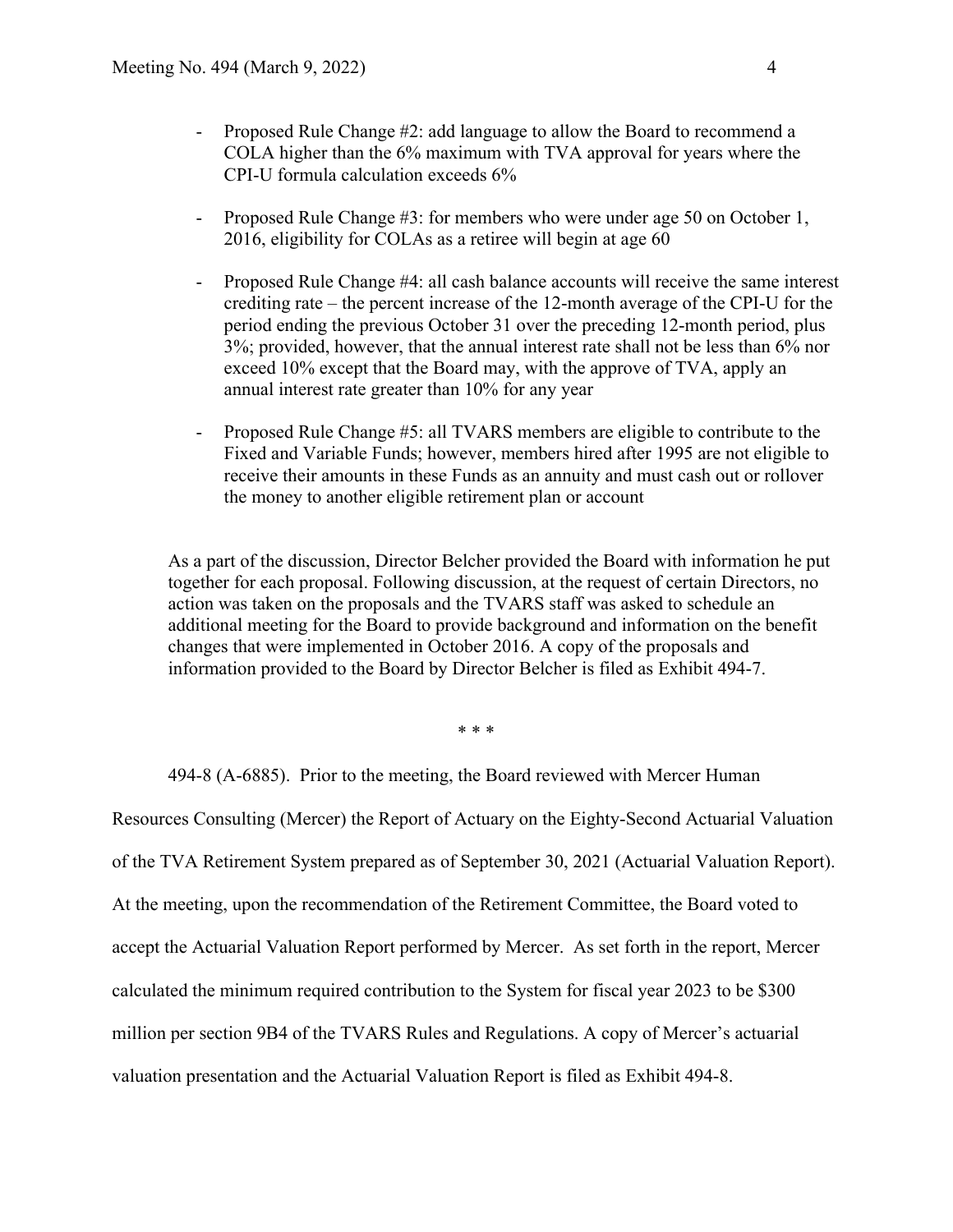\* \* \*

494-9 (A-6886). Prior to the meeting, Mercer presented to the Board the annual qualitative risk assessment of the System as required by the actuarial standard of practice (ASOP) #51 in order to help the Board better understand the various current risks that could impact the System. At the meeting, upon the recommendation of the Retirement Committee, the Board voted to accept Mercer's Risk Assessment under ASOP #51. A copy of Mercer's Risk Assessment dated February 2022 is filed as Exhibit 494-9.

\* \* \*

494-10 (A-6887). Prior to the meeting, the Board reviewed with Mercer the actuarial valuation of the Variable Annuity Fund as of September 30, 2021 (Variable Annuity Valuation Report). At the meeting, upon the recommendation of the Retirement Committee, the Board accepted the Variable Annuity Valuation Report performed by Mercer, and its recommendation that the outstanding variable units should be decreased by 206,811. The decrease in number of units will result in an increase in the unit value and will be applied beginning with the July 2022 payroll. A copy of the Variable Annuity Valuation Report is filed as Exhibit 494-10.

\* \* \*

494-11 (A-6888). Pursuant to the System's Administrative Claims and Appeals Procedures, the Board considered a disability retirement appeal by [*redacted*], a current TVA employee. As a part of the appeal review, [*redacted*] provided the System staff with additional medical information regarding his disability claim, which was resubmitted to the System's medical review board. Following a discussion of the results of the medical review board, upon the recommendation of the Retirement Committee, the Board voted to disapprove [*redacted*]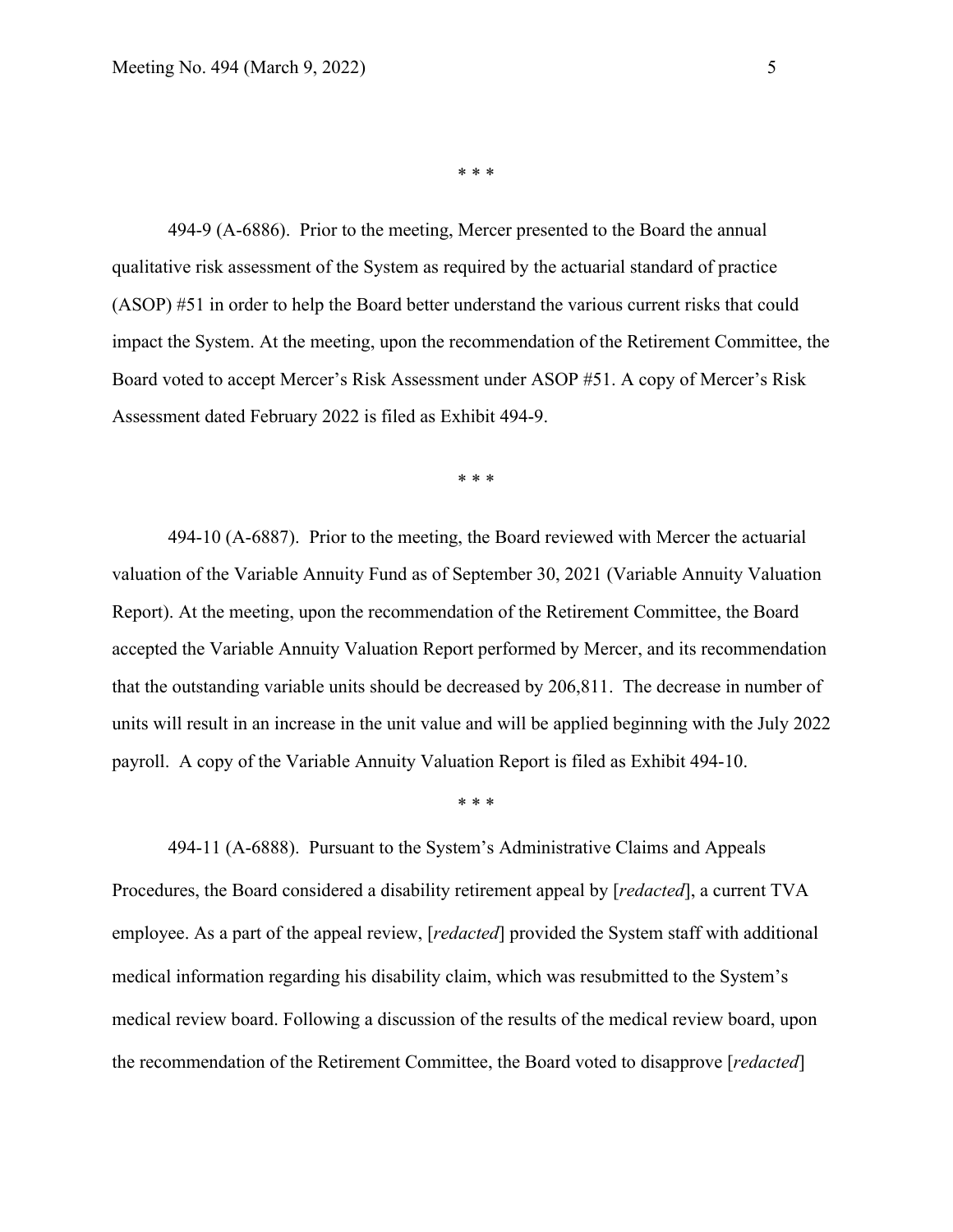appeal and disability application. A copy of the memo from the Executive Secretary to the Board regarding this disability retirement appeal is filed as Exhibit 494-11.

\* \* \*

494-12 (A-6889). Prior to the meeting, the TVARS staff presented to the Board for discussion proposed amendments to the TVARS Rules and Regulations regarding the payout of death benefits to survivors in default deferred retirement situations and with supplemental benefits consistent with how similar death benefits are provided in other parts of the TVARS Rules. After discussion, the Board took no action and requested additional information from Mercer, the System's actuary, on the proposed amendments. A copy of the proposed amendments and a memo from the Executive Secretary to the Board regarding the amendments is filed as Exhibit 494-12.

\* \* \*

494-13 (A-6890). The Audit Committee report consisted of the item reported below at A-6891, and of the following items:

- Prior to the meeting, the TVARS financial reporting staff provided and discussed with the Board the annual financial statement risk assessment performed by the TVARS staff and requested by Crowe LLP, the System's external auditor, which analyzed and assessed any risks that the System's financial statements could be misstated due to error or fraud. As a part of this discussion, the Board was also provided an updated annual risk assessment and key control listing for the System and various processes. A copy of the Financial Statement Risk Assessment dated March 2022 and Key Control Listing is filed as Exhibit 494-13.
- Prior to the meeting, the TVARS financial reporting staff updated the Board on the status of the System's 2021 fiscal year-end audit being performed by Crowe LLP.

\* \* \*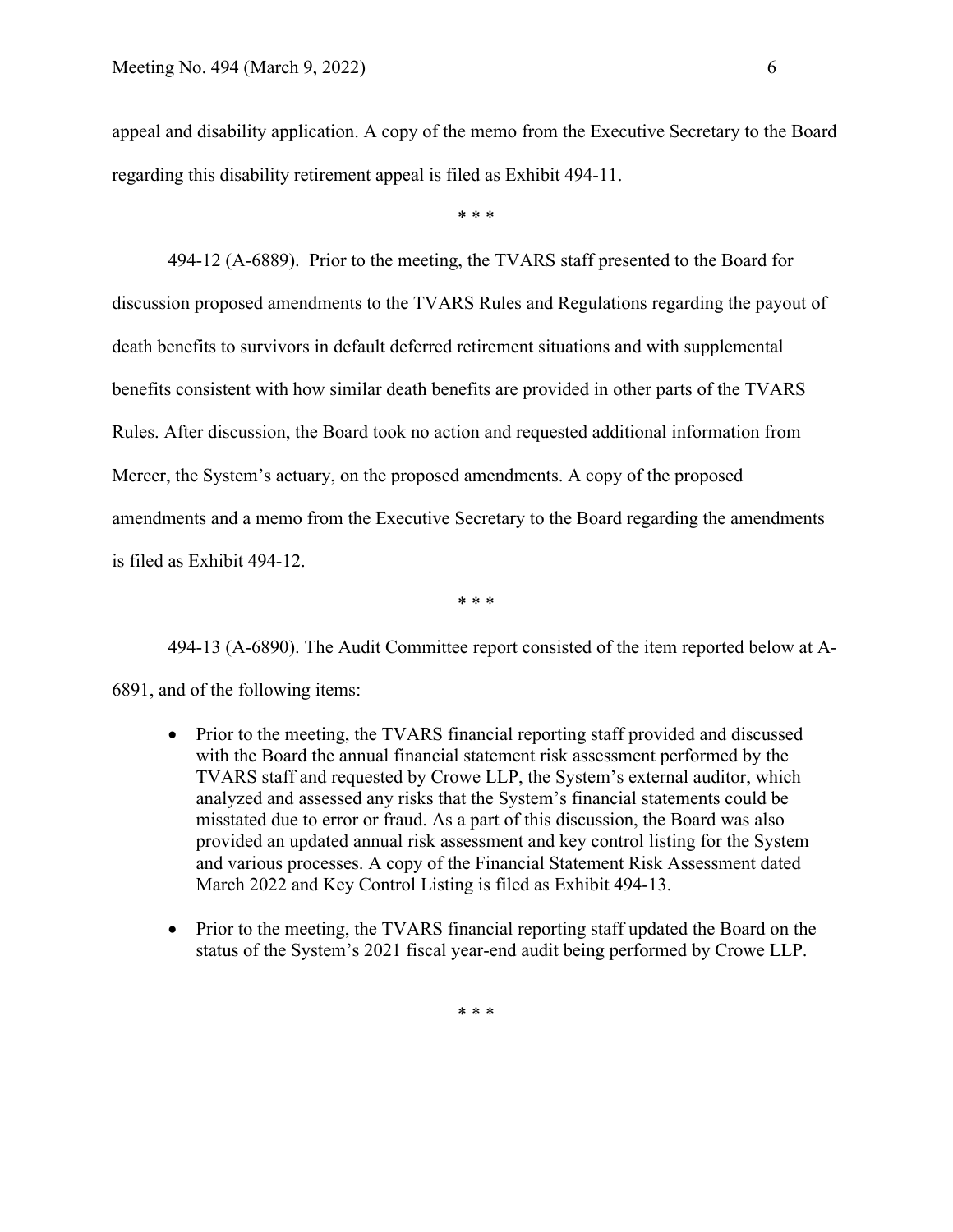494-14 (A-6891). The Board voted to adopt the following resolutions to affirm officer appointments, to authorize the officers to conduct certain business and transactions required in the operation and administration of the Defined Benefit Plan, Fixed Benefit Fund, Variable Fund, and the 401(k) Plan, and to authorize the officers to approve financial transfers and sign checks on behalf of the System:

Operation and Administration of the TVA Retirement System (TVARS) Defined Benefit Plan, Fixed Benefit Fund, and Variable Fund:

WHEREAS the operation and administration of the TVARS Defined Benefit Plan, Fixed Benefit Fund, and Variable Fund require the approval and execution of various forms and documents on behalf of TVARS and the TVARS Board of Directors (Board);

BE IT RESOLVED, that the Board hereby affirms the appointment of each of the below named TVARS officers and authorizes each of them to approve, sign, attest, or authenticate on behalf of TVARS and the Board any form or document required in the operation and administration of the TVARS Defined Benefit Plan, Fixed Benefit Fund, and Variable Fund. Such authority will include, but not be limited to, the following: (1) transfer of monies between TVARS and The Bank of New York Mellon, as master trustee of the System, (2) transfer of monies between and among TVARS and its investment managers and service providers, and (3) approval of transfer to and from the Fixed and Variable Funds.

> Mark N. Meigs, Executive Secretary William B. Jenkins, Jr., Assistant Secretary Sally R. Weber, Treasurer W. Colby Carter, Legal Counsel & Assistant Treasurer Courtney L. Hammontree, Assistant Treasurer Angela D. Shepherd, Assistant Treasurer Katherine L. Tucker, Assistant Treasurer T. Justin Vineyard, Assistant Treasurer

RESOLVED further, that this resolution will be effective March 9, 2022, and will supersede and rescind any previous resolutions adopted by the Board to the extent inconsistent with this resolution.

Operation and Administration of the TVA Savings and Deferral Retirement Plan (401(k) Plan):

WHEREAS the operation and administration of the 401(k) Plan require the approval and execution of various forms and documents on behalf of TVARS and the Board;

BE IT RESOLVED, that the Board hereby affirms the appointment of each of the below named TVARS officers and authorizes each of them to approve, sign, attest, or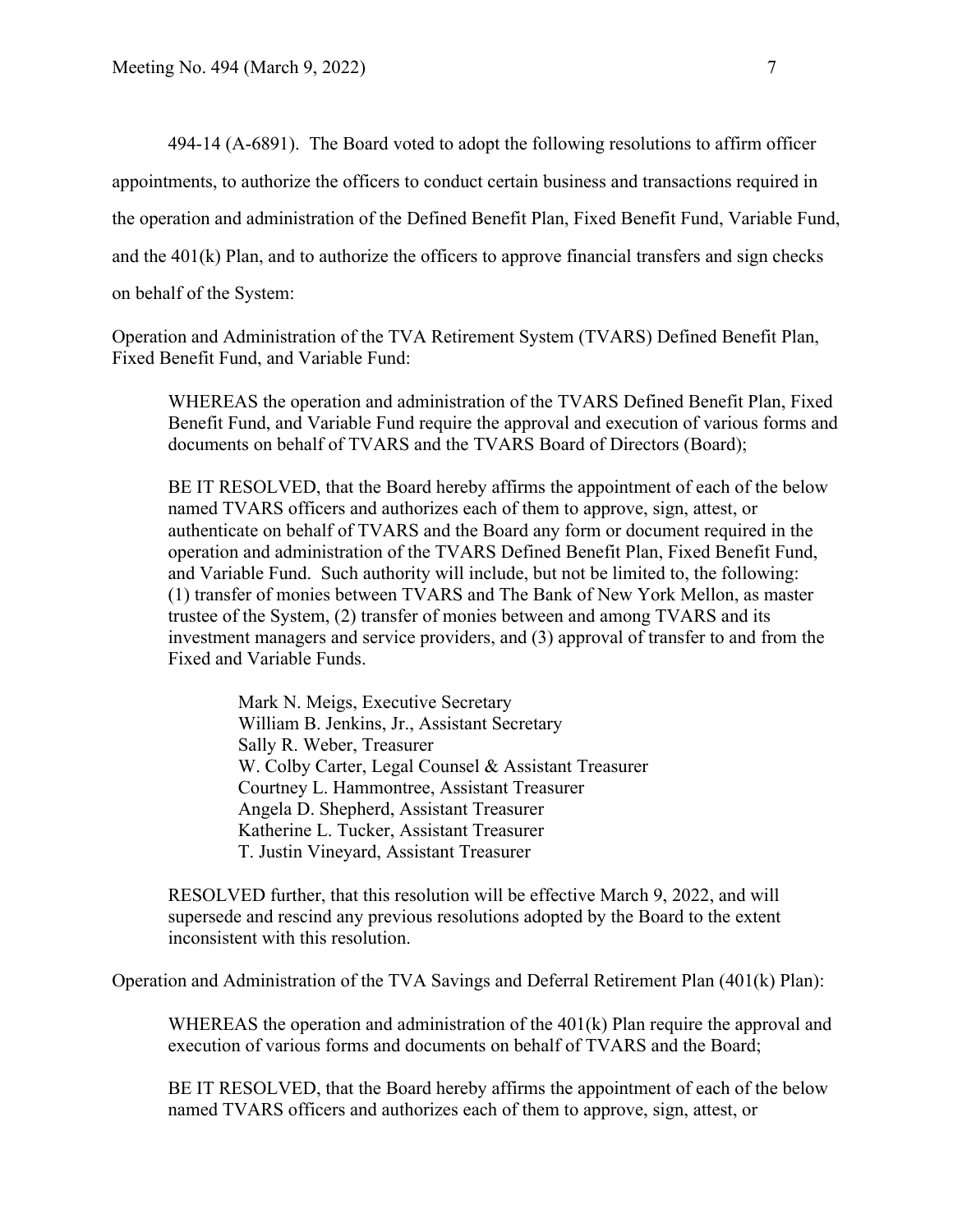authenticate on behalf of TVARS and the Board any form or document required in the operation and administration of the 401(k) Plan. Such authority will include, but not be limited to, the following: (1) letters, documents, and agreements as required for the investment of the funds of the 401(k) Plan in the Plan's eligible investment funds, (2) orders for the purchase, sale, transfer, assignment, investment in, or withdrawal from such Plan or funds, and (3) instructions, requests, approvals, and agreements with the trustee and provider of recordkeeping services of the 401(k) Plan related to the administration of the Plan.

> Mark N. Meigs, Executive Secretary William B. Jenkins, Jr., Assistant Secretary Sally R. Weber, Treasurer W. Colby Carter, Legal Counsel & Assistant Treasurer Courtney L. Hammontree, Assistant Treasurer Angela D. Shepherd, Assistant Treasurer Katherine L. Tucker, Assistant Treasurer T. Justin Vineyard, Assistant Treasurer

RESOLVED further, that this resolution will be effective March 9, 2022, and will supersede and rescind any previous resolutions adopted by the Board to the extent inconsistent with this resolution.

\* \* \*

494-15 (A-6892). The Election Committee report consisted of the item reported below at

A-6893.

\* \* \*

494-16 (A-6893). Prior to the meeting, the Election Committee discussed with TVARS

staff the schedule proposed for this year's election. At the meeting, after recognizing that

Election America will continue as the System's election services provider, the Board noted the

2022 TVARS Election Schedule. A copy of the Election Schedule is filed as Exhibit 494-16.

\* \* \*

494-17 (A-6894). The Investment Committee report consisted of the item reported below

at A-6895, and of the following items: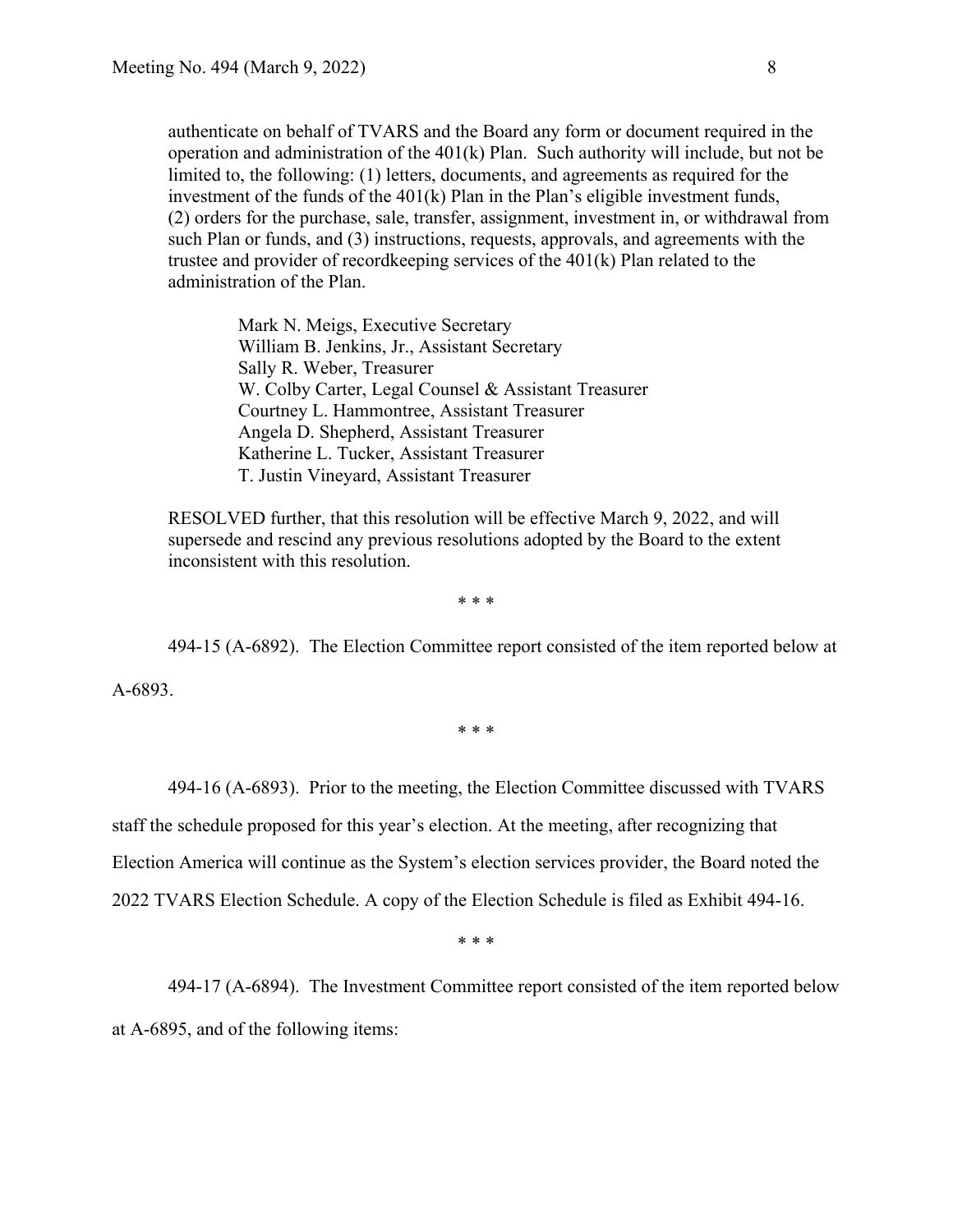- The Board was provided and took note of information regarding asset allocation and investment manager asset transfers during the fourth quarter of 2021. A copy of the information is filed as Exhibit 494-17(a).
- The Board was provided and took note of information on due diligence meetings and conference calls between System staff and investment managers and service providers for the period November 2021 through February 2022. A copy of the information is filed as Exhibit 494-17(b).
- On March 8, 2022, Wilshire Associates (Wilshire) and TVARS investment staff updated the Investment Committee on the continuing implementation of the new asset allocation and de-risking strategy since approved by the Board at the June meeting along with Wilshire's market update and performance estimate through February 25, 2022. A copy of Wilshire's asset allocation and de-risking update dated March 2022 is filed as Exhibit 494-17(c).
- On March 8, 2022, Wilshire presented to and discussed with the Investment Committee the risk reporting dashboard for the total investment portfolio through December 2021. A copy of Wilshire's risk reporting dashboard snapshot and total fund risk contributions report dated December 2021 is filed as Exhibit 494-17(d).
- Under the System's asset allocation policy, there is a 7.5% target for defensive equity strategies – public equity strategies that are expected to provide downside protection versus the broad equity market during drawdown periods. Wilshire and the TVARS investment staff previously reviewed with the Investment Committee an investment structure analysis for the defensive equity portfolio with global low volatility equity strategies to represent 60-70% of the investment structure and the remaining 30-40% to high-conviction, complementary, defensive-oriented equity strategies (see Minute Entry 493-16). On March 8, 2022, as a part of the build out of the System's defensive equity allocation, Wilshire prepared an initial investment manager search analysis for yield-oriented, dividend growth strategies with potential managers in both large and small cap strategies as well as U.S. and global-oriented strategies. A copy of the Wilshire's Defensive Equity dividend growth investment manager search analysis is filed as Exhibit 494-17(e).
- On March 8, 2022, Wilshire provided the Investment Committee an update on the System's Summit Hill Portfolios – the Summit Hill Private Credit Fund and the Summit Hill Private Real Assets Fund – including current portfolio composition and performance. A copy of Wilshire's Summit Hill Portfolio Update is filed as Exhibit 494-17(f).
- On March 8, 2022, Mercer Investments LLC, the System's defined contribution plan consultant, provided to the Investment Committee and TVARS staff the 401(k) Plan quarterly review covering the following: the forward-looking committee calendar through December 2022, 401(k) Plan asset allocation and investment performance and expense ratios of the 401(k) Plan fund line-up as of December 31, 2021, and a